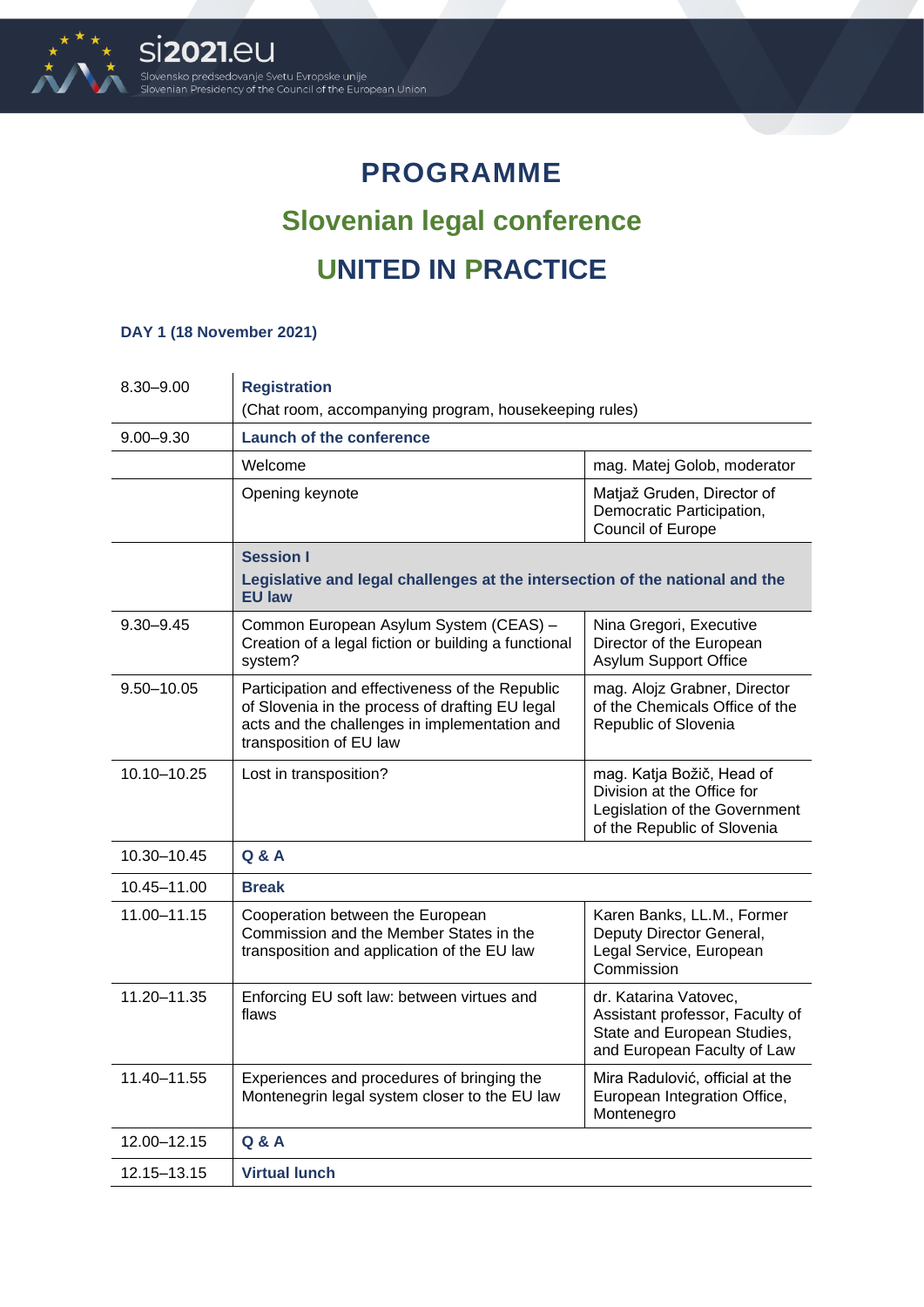|                 | <b>Session II</b><br>Application of the EU law at national level with focus on linguistic issues |                                                                                                                          |
|-----------------|--------------------------------------------------------------------------------------------------|--------------------------------------------------------------------------------------------------------------------------|
| 13.15 - 13.30   | EU law in the constitutional review                                                              | dr. Matej Accetto, Judge at<br>the Constitutional Court of the<br>Republic of Slovenia                                   |
| 13.35 - 13.50   | Language as a constitutional category                                                            | dr. Gordana Lalić, Head of<br>Division at the Office for<br>Legislation of the Government<br>of the Republic of Slovenia |
| 13.55-14.10     | Judgments of the Court of Justice of the EU in<br>the Slovenian case law                         | Andrej Kmecl, Judge at the<br>Supreme Court of the<br>Republic of Slovenia                                               |
| 14.15-14.30     | Q & A                                                                                            |                                                                                                                          |
| 14.30-14.45     | <b>Break</b>                                                                                     |                                                                                                                          |
| 14.45-15.00     | Easy-to-read approach in the legal field                                                         | Živa Jakšić Ivačić, Author of<br>the easy-to-read Constitution                                                           |
| 15.05-15.20     | Challenges of applying the EU law in an<br>everyday life (example from practice)                 | Ana Stanič, LL.M., Lawyer at<br>the E&A Law, London                                                                      |
| $15.25 - 15.40$ | Multilingualism in the EU                                                                        | dr. Aleksandra Cavoski,<br>Professor at the Birmingham<br>Law School                                                     |
| 15.45-16.00     | Q & A                                                                                            |                                                                                                                          |
|                 | End of day 1                                                                                     |                                                                                                                          |

## **DAY 2 (19 November 2021)**

| $8.30 - 9.00$ | <b>Registration</b>                                                |                                                                                                                                          |  |
|---------------|--------------------------------------------------------------------|------------------------------------------------------------------------------------------------------------------------------------------|--|
|               | (Chat room, accompanying programme)                                |                                                                                                                                          |  |
|               | <b>Session III</b>                                                 |                                                                                                                                          |  |
|               | Legislative process and challenges in the digital era              |                                                                                                                                          |  |
| $9.00 - 9.15$ | e-Legislation in the Republic of Slovenia: Who,<br>What, How & Why | dr. Anamarija Patricija<br>Masten, Head of Division at<br>the Office for Legislation of<br>the Government of the<br>Republic of Slovenia |  |
| $9.20 - 9.35$ | Legislation drafting in the new era of digital<br>transformation   | Fernando Nubla Durgango, IT<br>project manager at the<br>European Commission                                                             |  |
| $9.40 - 9.55$ | Artificial intelligence in law                                     | dr. Aleš Završnik, Director of<br>the Institute of Criminology,<br>Faculty of Law, Ljubljana                                             |  |
| 10.00-10.15   | <b>Q &amp; A</b>                                                   |                                                                                                                                          |  |